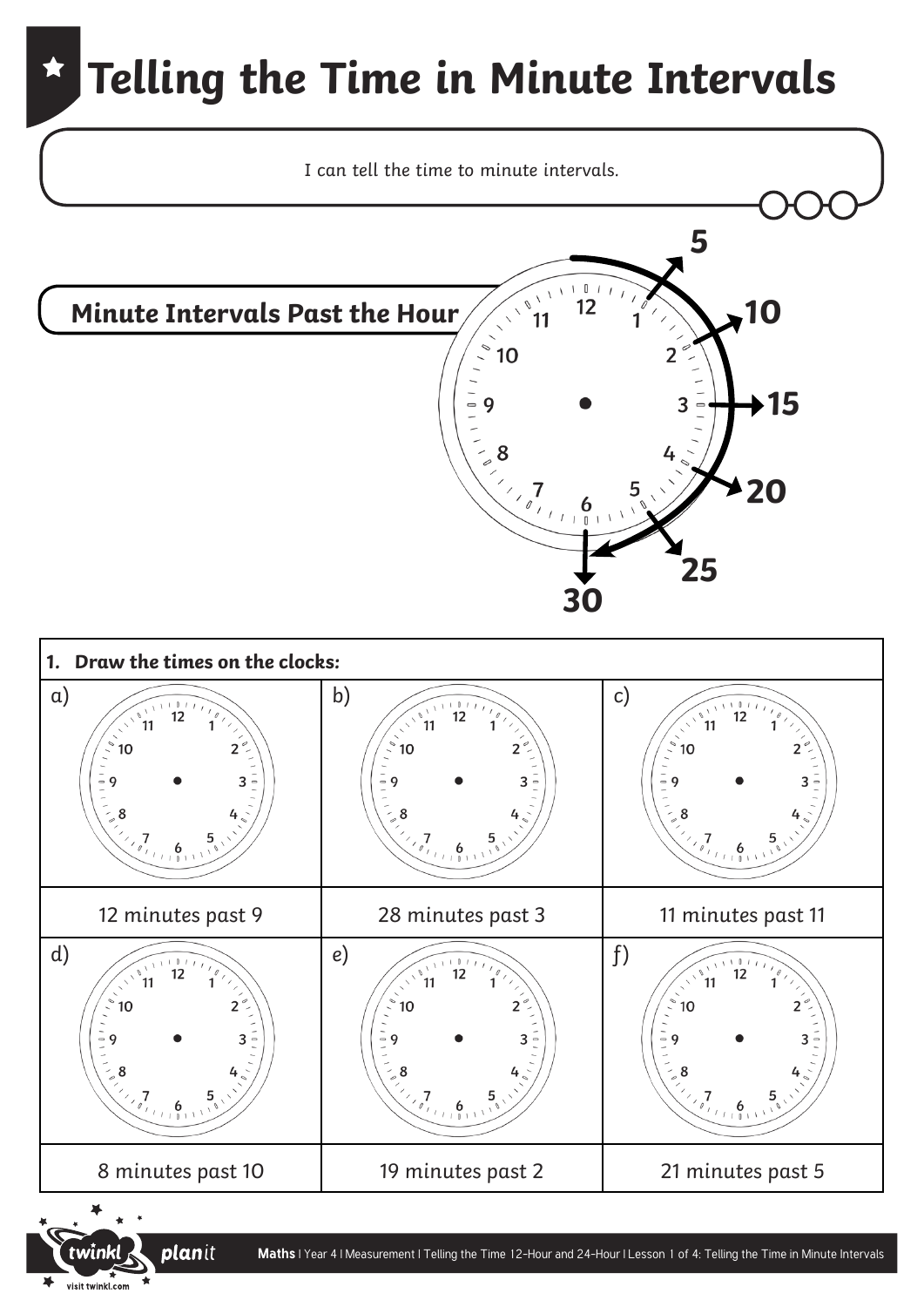



visit twinkl.com

 $\blacktriangleright$ 

₹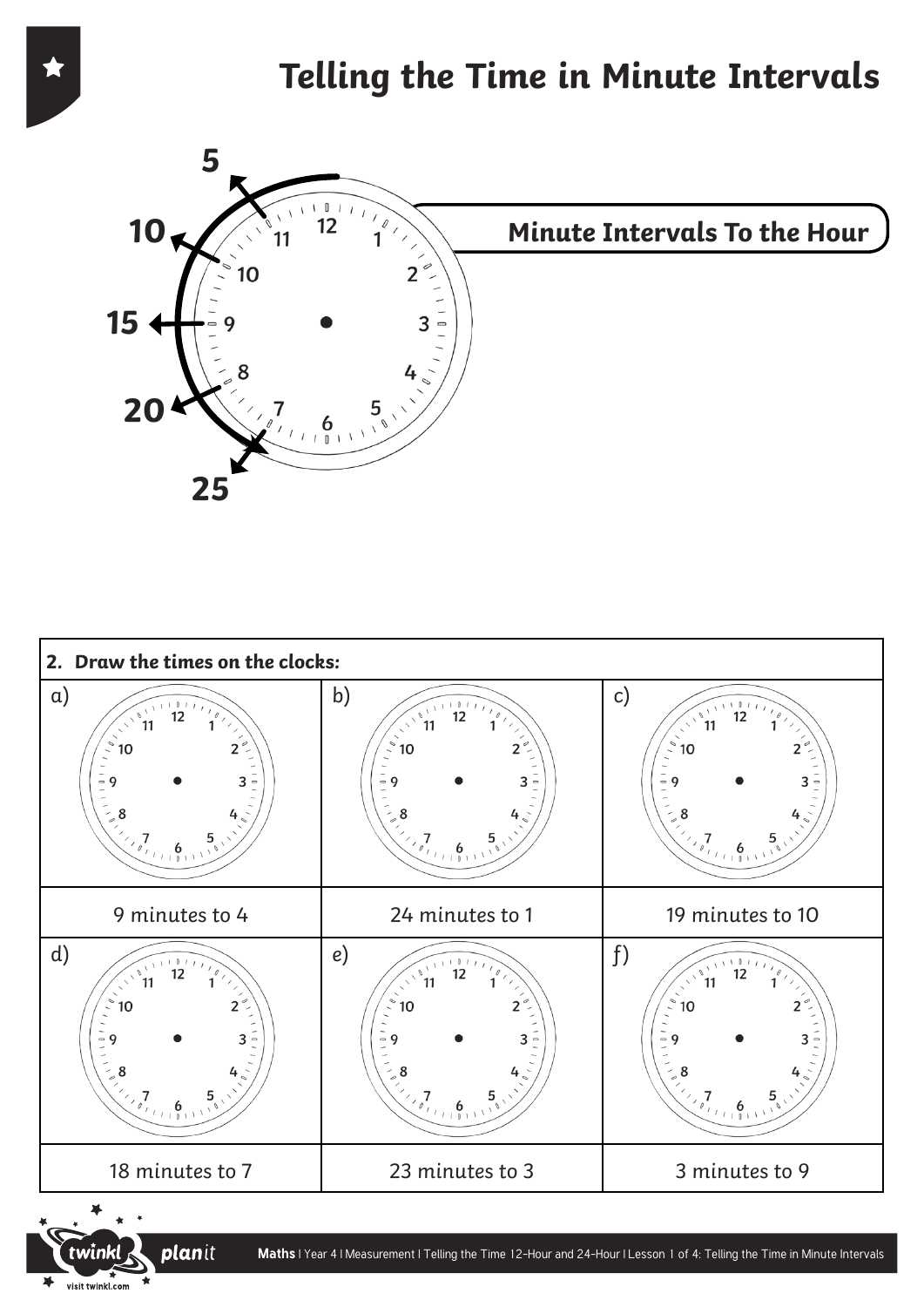

visit twinkl.com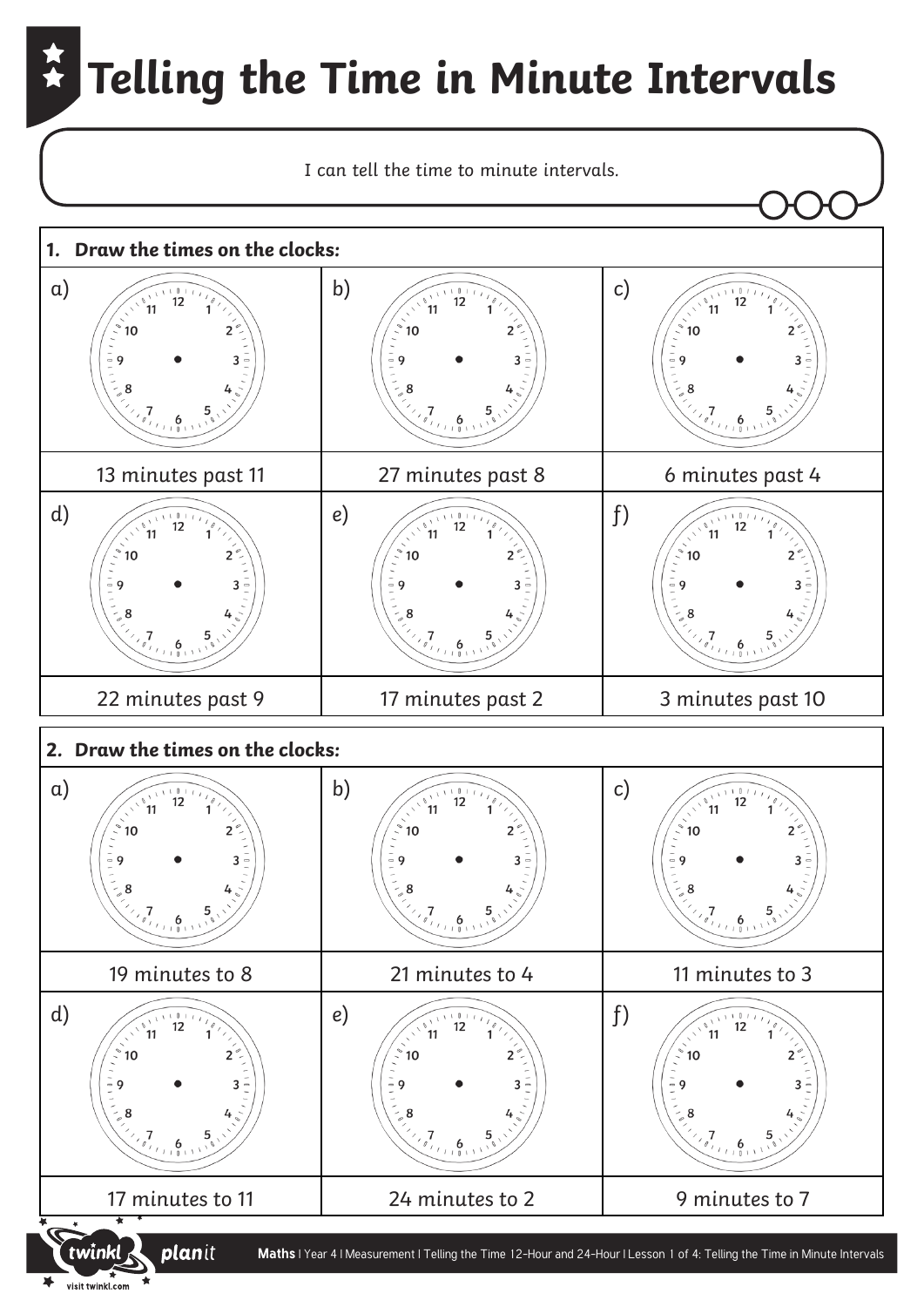



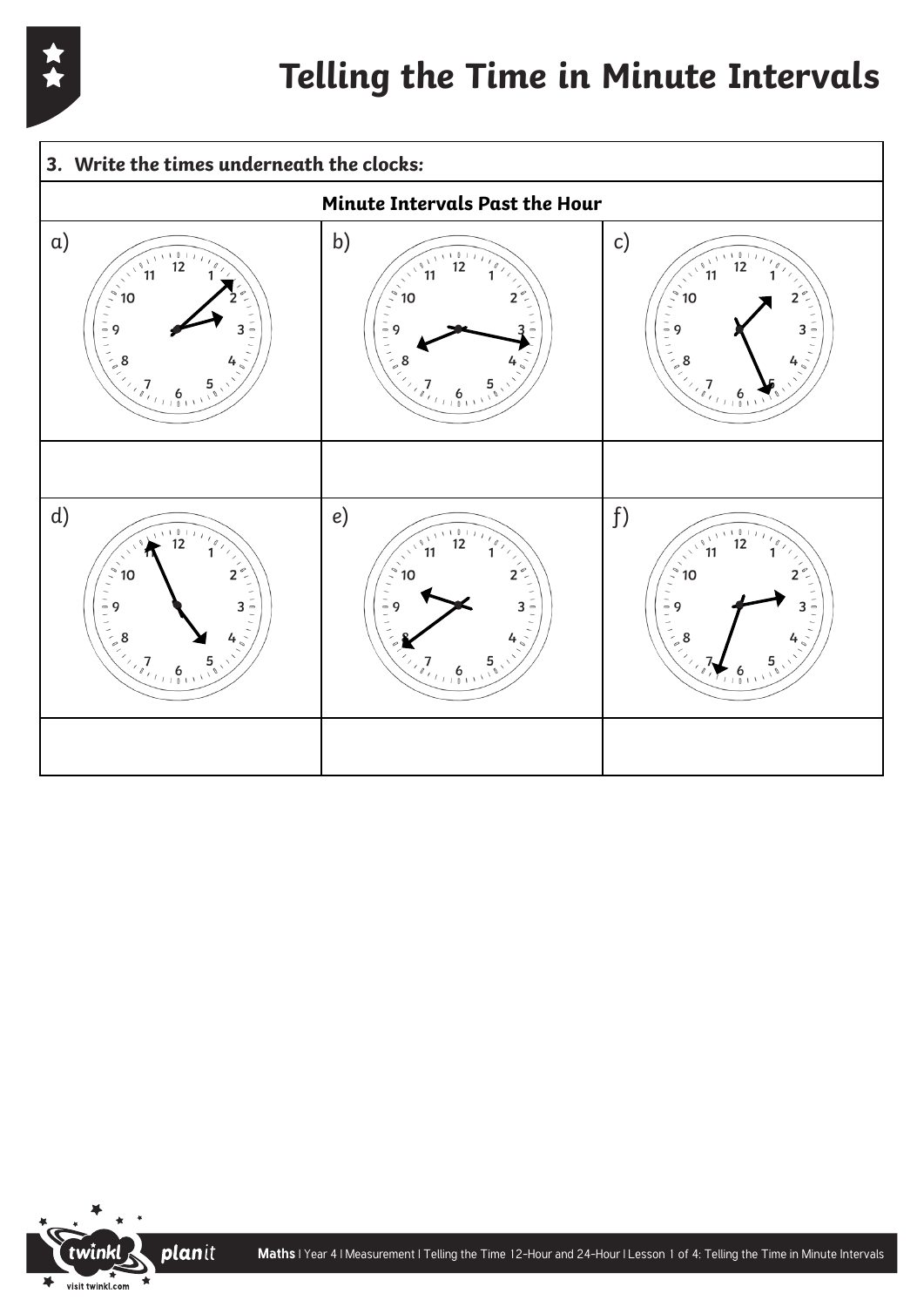

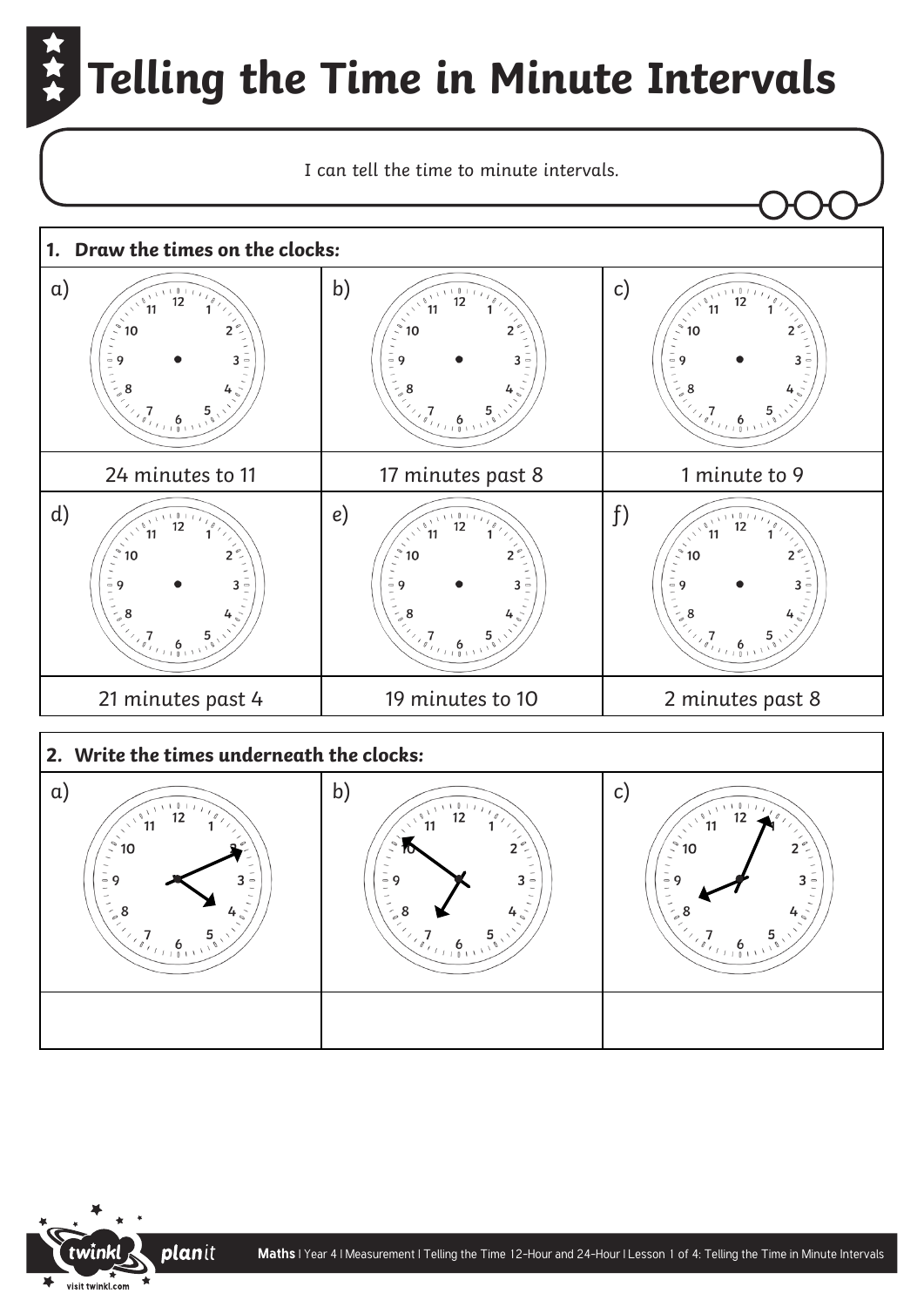